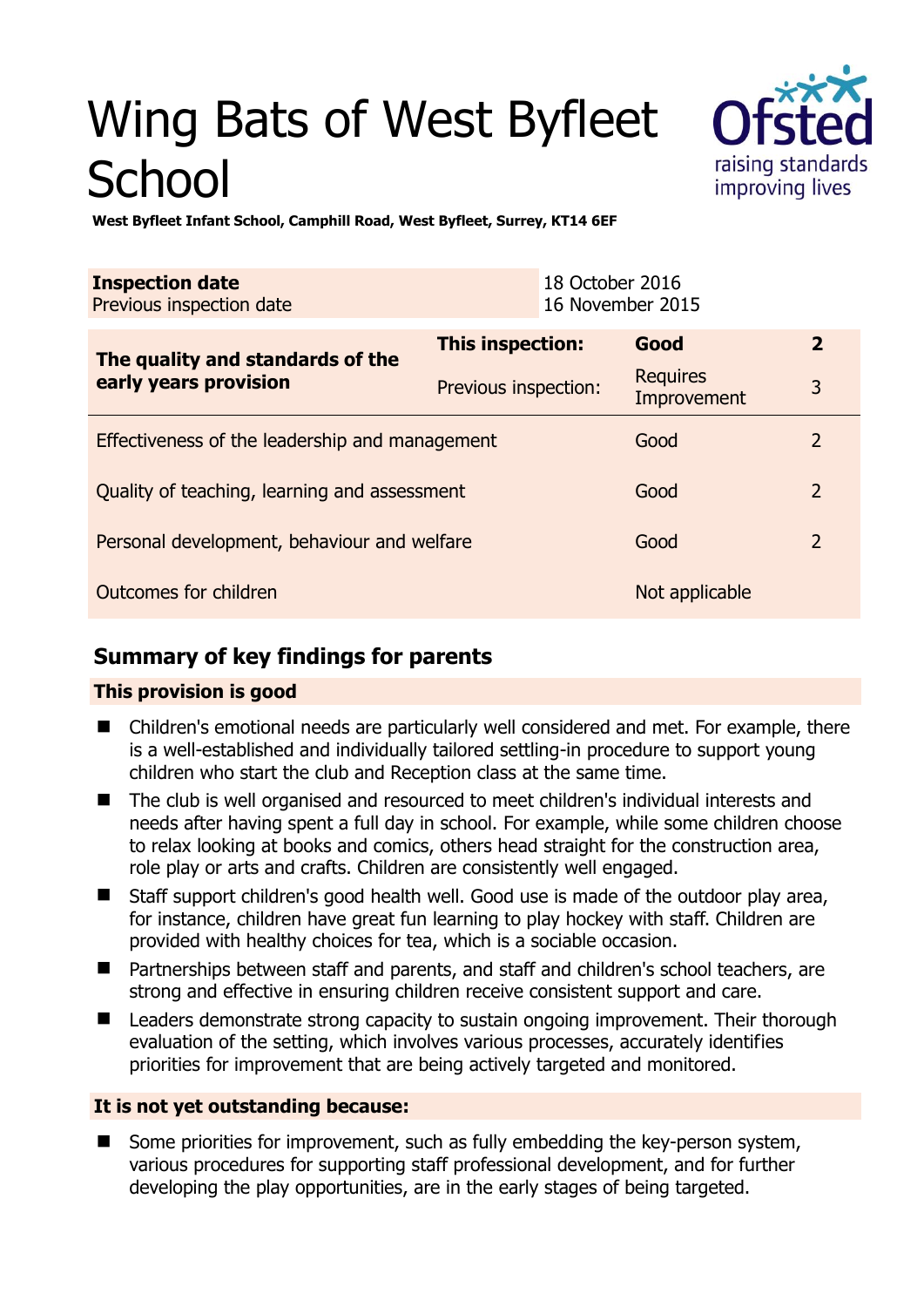## **What the setting needs to do to improve further**

#### **To further improve the quality of the early years provision the provider should:**

■ make continuing and maximum use of self-evaluation to ensure that priorities for improvement are fully targeted, achieved and further developed.

#### **Inspection activities**

- The inspector observed children engaged in activities indoors and outdoors.
- The inspector spoke to children, parents and staff and took account of their views.
- The inspector sampled relevant records and documentation relating to safeguarding, staff qualifications and vetting checks, performance management and self-evaluation processes.
- The inspector carried out joint observations with the manager and registered person.

#### **Inspector**

Amanda Tyson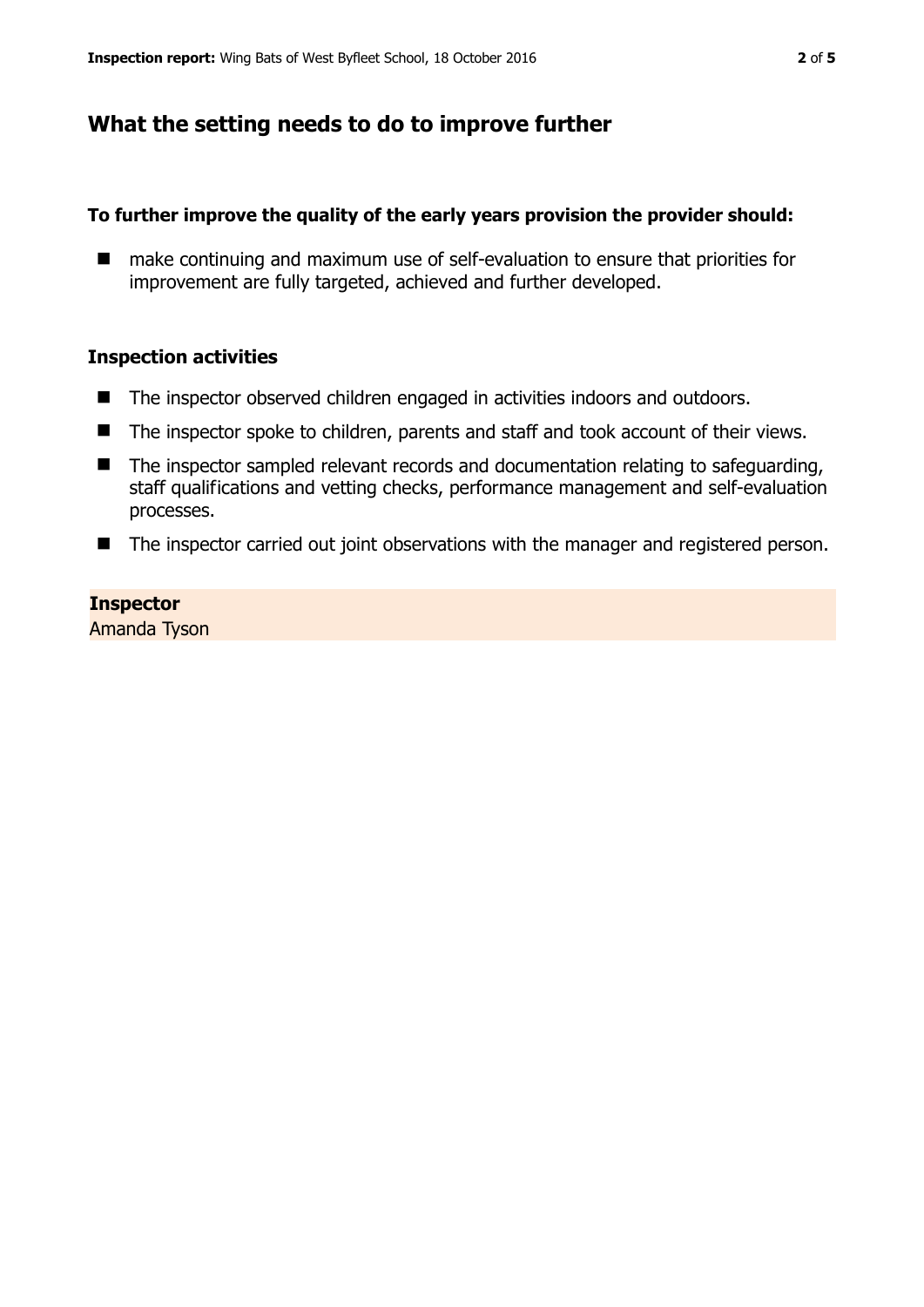### **Inspection findings**

#### **Effectiveness of the leadership and management is good**

The new management team and staff are wholly united in their vision for achieving excellence in all aspects of the provision. Weaknesses raised at the previous inspection are being addressed well. For example, the school toilets are checked and cleaned in time for the club to open. Procedures for monitoring and improving the quality of staff practice are being successfully targeted, explored and developed. For example, the manager has completed leadership training, and staff have started to attend play workshops. A mentoring programme, peer observations and staff appraisals are planned. Staff are beginning to use the ideas and skills they gain from these processes to improve children's experiences. For instance, they are currently collecting 'small part' resources; those that can be moved, combined, redesigned, taken apart and put back together in different ways to encourage children's creativity. Safeguarding is effective. The management team and staff have a clear understanding of their role and responsibility for keeping children safe on the premises, and for acting on concerns about their welfare. There are rigorous and effective procedures in place for recruiting, vetting and inducting suitable staff.

#### **Quality of teaching, learning and assessment is good**

Staff know the children well and have a strong understanding of their needs. They support, encourage and extend children's play with developing skill. They recognise when to let children play undisturbed, for instance, when they are contentedly creating elaborate train tracks. Staff are playful in their interactions with the children and successfully encourage them to think and develop their own ideas. For example, staff lay on the ground for children to chalk around them, then joked that the created images looked like ghosts. Children spent long periods debating with each other and staff how to use the unusual materials provided to build a robot. They proudly explained that the attached plug and cable was the robot's charger.

#### **Personal development, behaviour and welfare are good**

In the words of a parent, 'staff provide a loving and secure environment for children to relax with their friends after school.' Children form strong friendships with each other and trusting relationships with staff. They ask for help whenever they need it and immediately tell staff when they do not feel well, knowing they will be very well cared for. Children's behaviour is exemplary. Older children are kind and considerate towards younger ones. Children need no reminders to use the hand wash dispensers before eating and to follow the club's safety rules, such as not going to the toilet before telling a member of staff. Opportunities for children to share their views and be more fully involved in the running of the club are evolving, for instance, a 'children's council' is being set up.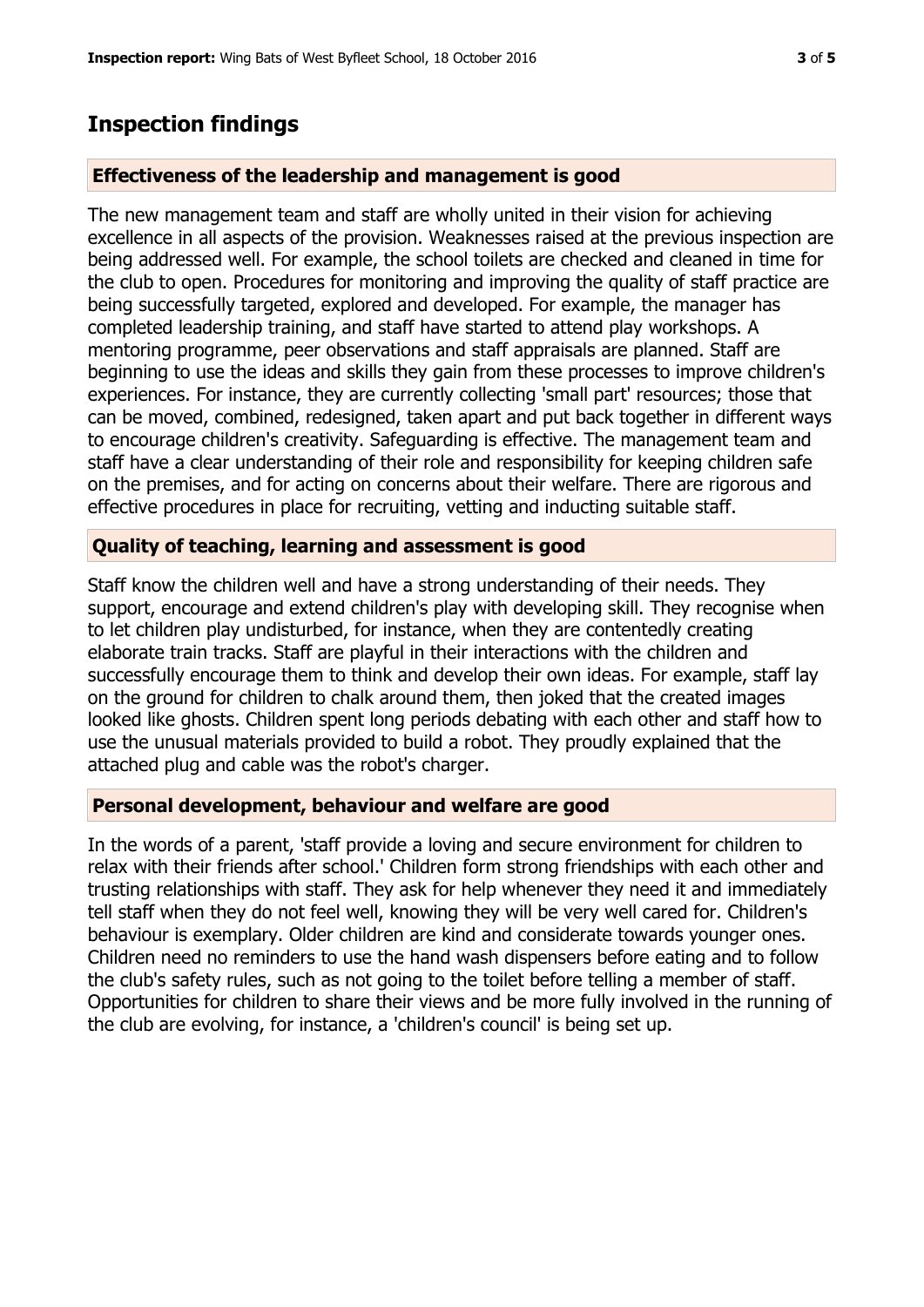## **Setting details**

| Unique reference number                             | EY227538                                                                             |  |
|-----------------------------------------------------|--------------------------------------------------------------------------------------|--|
| <b>Local authority</b>                              | Surrey                                                                               |  |
| <b>Inspection number</b>                            | 1057604                                                                              |  |
| <b>Type of provision</b>                            | Out of school provision                                                              |  |
| Day care type                                       | Childcare - Non-Domestic                                                             |  |
| <b>Registers</b>                                    | Early Years Register, Compulsory Childcare<br>Register, Voluntary Childcare Register |  |
| Age range of children                               | $4 - 8$                                                                              |  |
| <b>Total number of places</b>                       | 50                                                                                   |  |
| Number of children on roll                          | 80                                                                                   |  |
| Name of registered person                           | Wing Bats of West Byfleet School Committee                                           |  |
| <b>Registered person unique</b><br>reference number | RP904854                                                                             |  |
| <b>Date of previous inspection</b>                  | 16 November 2015                                                                     |  |
| <b>Telephone number</b>                             | 01932 343260                                                                         |  |

Wing Bats after-school club registered in 1995. It operates from a hall in West Byfleet Infant School, Surrey and is run by a voluntary management committee. The club is open Monday to Friday from 3.15pm to 6pm. It operates for 38 weeks of the year during school term time. There are currently 10 members of staff including the manager, one of whom has a foundation degree in early years childcare and education. Four members of staff are trained as teaching assistants and in supporting children who have special educational needs or disability.

This inspection was carried out by Ofsted under sections 49 and 50 of the Childcare Act 2006 on the quality and standards of provision that is registered on the Early Years Register. The registered person must ensure that this provision complies with the statutory framework for children's learning, development and care, known as the early years foundation stage.

Any complaints about the inspection or the report should be made following the procedures set out in the guidance 'Complaints procedure: raising concerns and making complaints about Ofsted', which is available from Ofsted's website: www.gov.uk/government/organisations/ofsted. If you would like Ofsted to send you a copy of the guidance, please telephone 0300 123 4234, or email enquiries@ofsted.gov.uk.